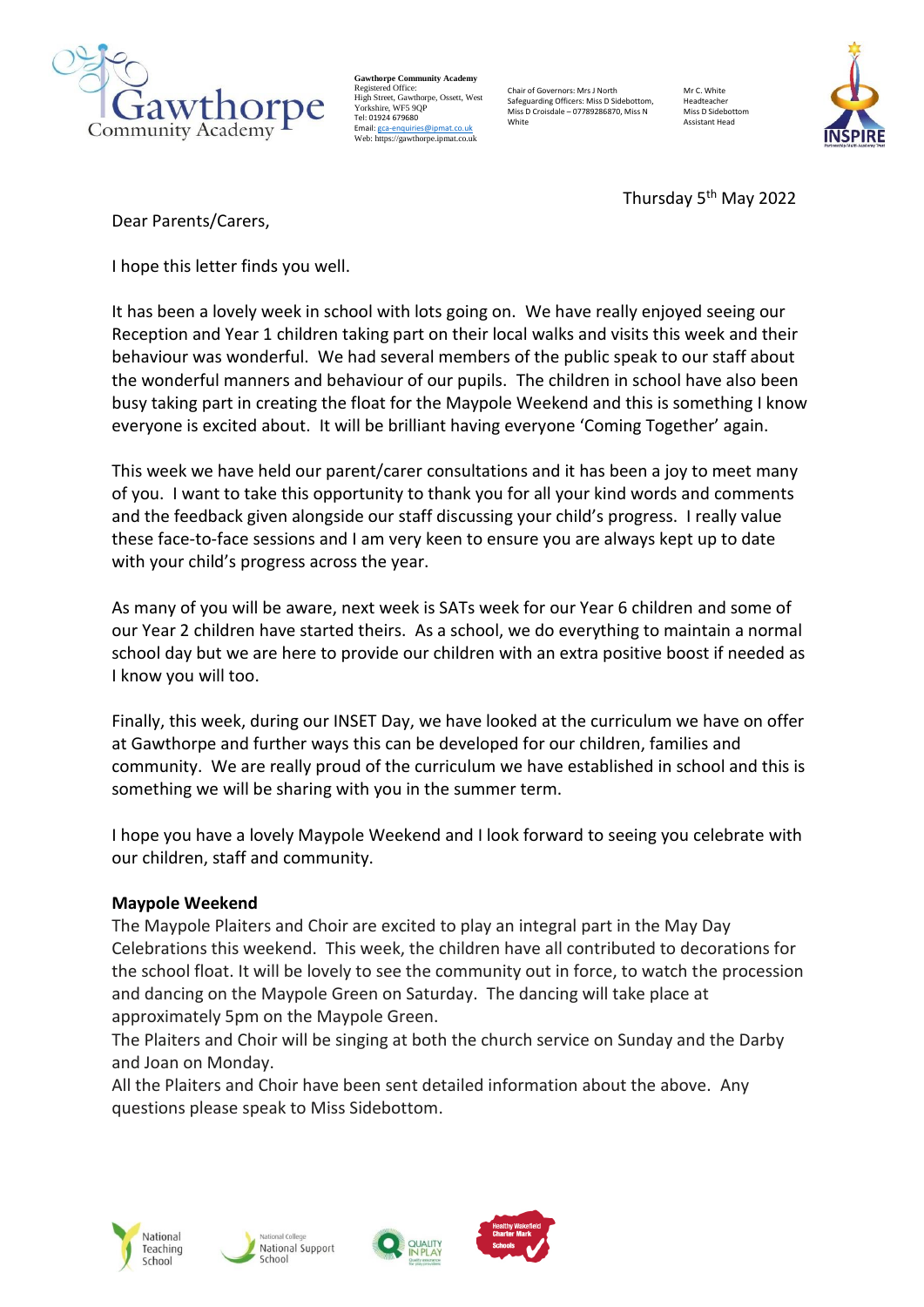

**Gawthorpe Community Academy** Registered Office: High Street, Gawthorpe, Ossett, West Yorkshire, WF5 9OF Tel: 01924 679680 Email[: gca-enquiries@ipmat.co.uk](mailto:gca-enquiries@ipmat.co.uk) Web: https://gawthorpe.ipmat.co.uk

Chair of Governors: Mrs J North Safeguarding Officers: Miss D Sidebottom, Miss D Croisdale – 07789286870, Miss N White

Mr C. White Headteacher Miss D Sidebottom Assistant Head



### **Nursery**

The nursery team would like to thank all the parents for their contributions at our Spring fair. We raised over £150 to spend on the outdoor area in nursery. We have already bought and planted seeds and flowers. The container has been moved in preparation for a new area and football nets are due to be delivered soon.

# **Year 4 INSPIRE**

Unfortunately due to Y6 SATs taking place next week, Year 4's INSPIRE morning will now take place on **Wednesday 18th May, 9.00-10.30am.** We look forward to seeing you then.

# **Safeguarding Message**

It has been brought to my attention that a character named 'Huggy Wuggy' is being viewed by children online.

The character can be easily viewed on You Tube channels and is a teddy bear with razor sharp teeth that sings worrying songs about hugging and killing. Due to the name young people may come across the character and watch a video expecting a bear. Also, due to the name, it may slip through some internet filtering you may have in place to protect your child.

Therefore, please be extra vigilant when your child is online.

### **Twitter**

We use Twitter as our main social media platform. This is a fantastic tool as a school to share our learning with our families and update you on things instantly. Please follow us on @IPMATGawthorpe where we want to share and interact with our families with everything going on in school.

### **Picture News**

Please find attached this week's Picture News poster.  Picture News is a resource used in school to promote discussion around current issues.  Each week there is a homework activity with an image and a question.  We would encourage you to talk about this at home with the children.  There are no right or wrong answers, it is a forum for discussion.   

Mr C. White Miss D. Sidebottom Headteacher Assistant Headteacher